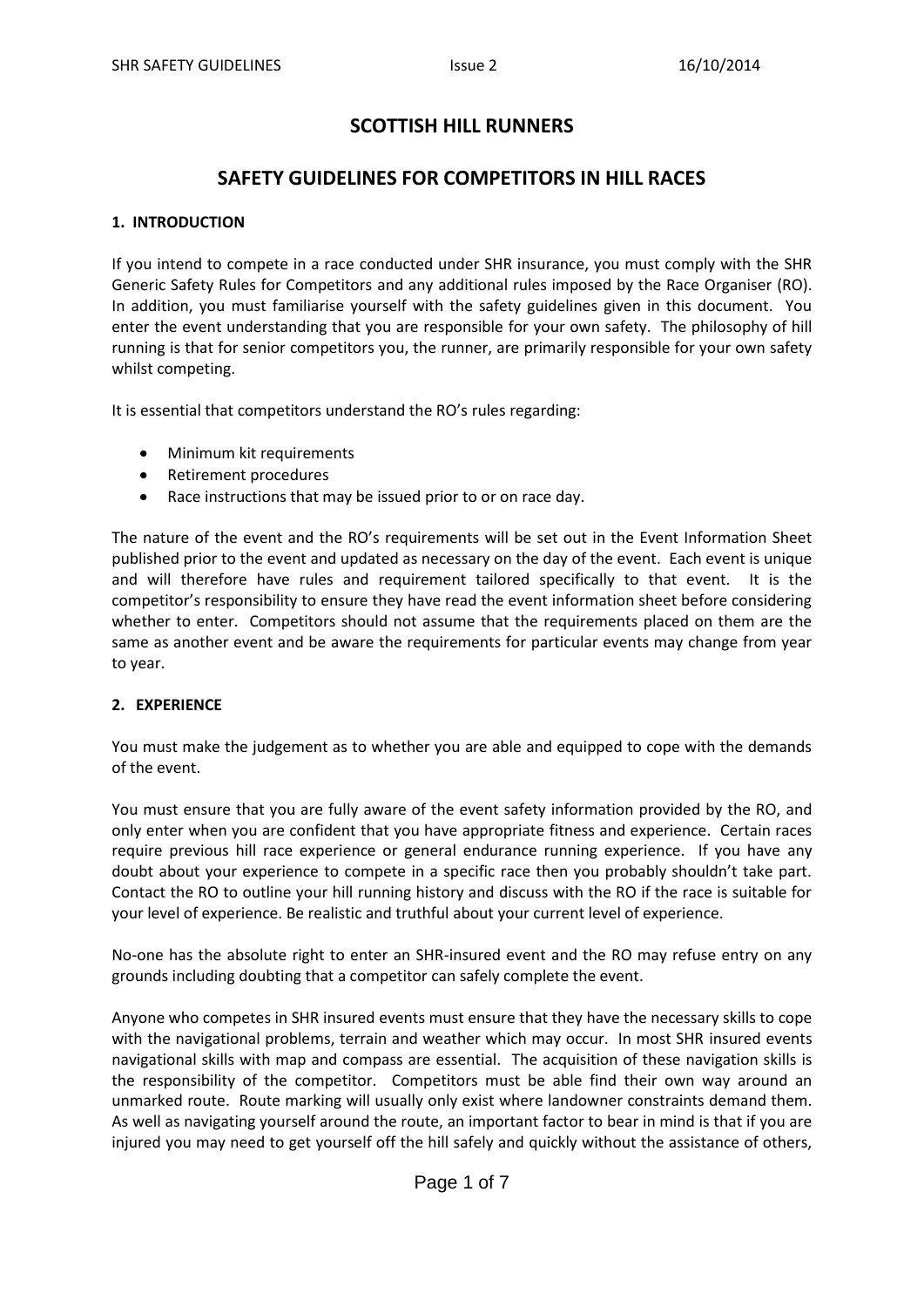and so escape route planning may be important. If you see any other persons in need of assistance, you must help them, even if it means sacrificing your race. Lives may depend on this fundamental duty.

## **3. SURVIVAL AND EQUIPMENT**

For Senior Events, all competitors including eligible juniors, should arrive at races prepared to carry all of the following equipment:

- Adequate whole body cover to protect you against hypothermia or heat exhaustion/ dehydration in the severest conditions likely on the day. The RO will specify minimum clothing requirements for their event, but you are responsible for carrying more than this as necessary for your own protection. You should therefore always bring additional protective equipment to the event registration in order to be able to comply with more stringent equipment requirements that may be demanded on the day due to adverse conditions. The greatest need for clothing is not for running it is when you are forced to stop or slow, and wait what can be a very long time for rescue.
- Map of the race route and compass, both suitable for navigating the course.
- Whistle.
- Emergency food and/ or fluids as needed for the conditions.
- Any items specific to the individual competitor's needs.

Competitors found not following the ROs minimum kit requirements will be disqualified and may be subject to further disciplinary procedures by SHR. Complete or partial kit checks before and after the start of the race may be conducted and failure to comply with the rules may result in disciplinary action. Jettisoning of safety kit before the race finish will be treated very severely.

Hypothermia is dangerous. Competitors should be aware that if circumstances cause a runner to stop or slow to a walking pace then body heat is lost quickly. In cold, wet or windy weather the onset of hypothermia can be very rapid unless sufficient warm clothing is worn. This fact will influence decisions on the equipment that an RO may recommend for runners to carry in poor or unsettled weather conditions. The RO rules are a minimum requirement. Ultimate responsibility for what equipment is carried lies with the competitor.

Heat exhaustion/ dehydration is also dangerous and you should be aware of the risk and precautions you should take.

# **4. IDENTIFICATION**

Competitors must use competitor identification, such as race numbers, as instructed by the RO in their event information. In some races, marshals will record numbers at checkpoints.

Competitors may be asked to do one or more of the following: make their number visible to marshals, shout their number to marshals, ensure marshals have recorded their number before leaving the checkpoint.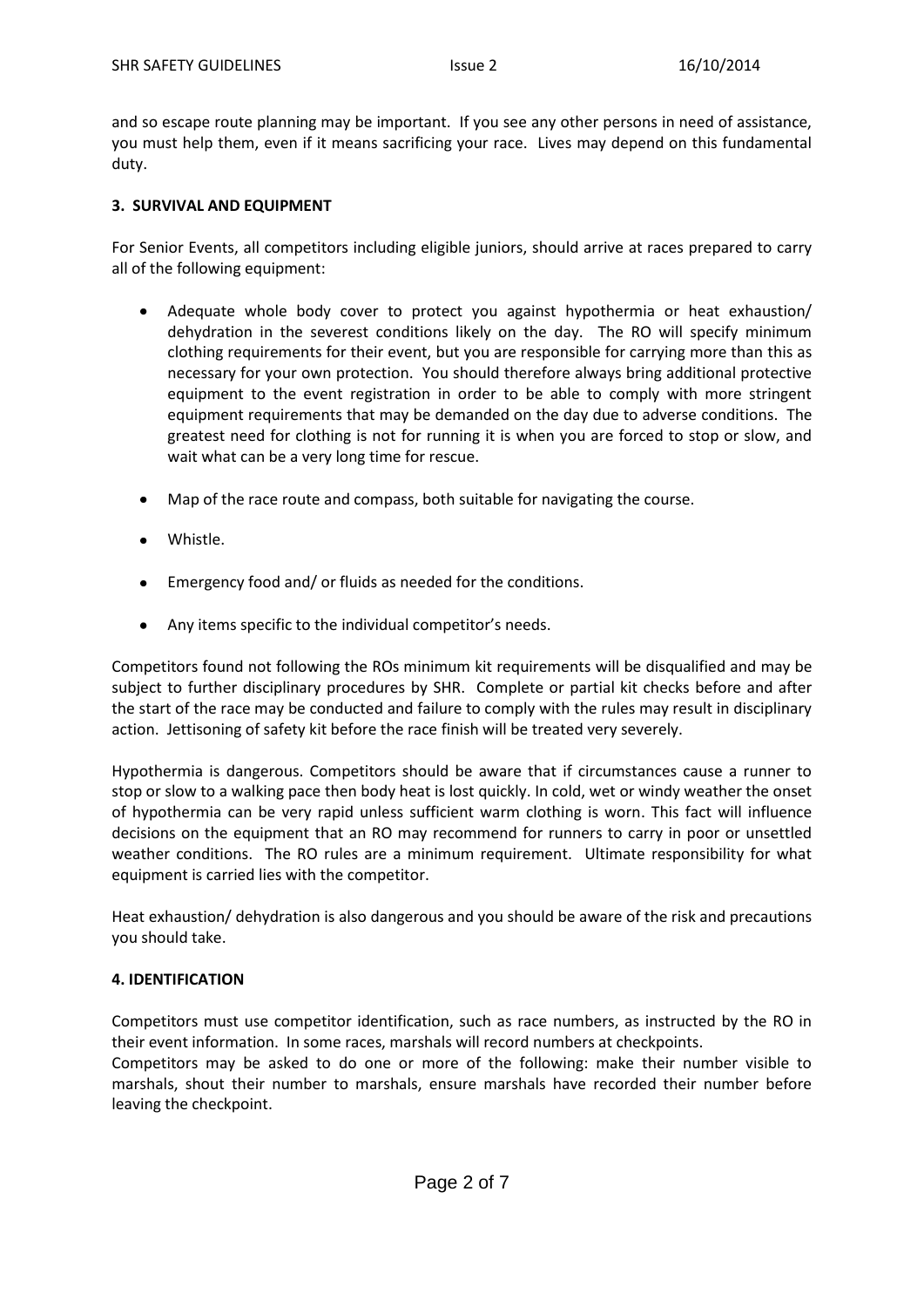### **5. RETIREMENT PROCEDURES**

If a competitor decides to retire (including not starting after collecting race identification at registration) they must follow the procedures set out by the RO. This is likely to include advising appropriate officials of their retirement.

## **6. JUNIORS**

Ultimate responsibility for a junior competitor and whether they have sufficient skills and experience to deal with the demands of the event is in the hands of the parent or guardian who is attending the event and has approved the entry of the junior.

Junior races are restricted in terms of the distance they can cover and are generally set out with consideration for the relative inexperience of the competitors. However these events can still be very demanding and it is essential that the parent or guardian of the junior athlete considers the event and conditions on the day when making the decision whether or not the junior athlete should take part.

## **Equipment for Junior Races**

All juniors must be accompanied by a responsible adult who acts as their guardian and makes safety and equipment decisions on their behalf.

Competitors in junior events should arrive at races prepared to carry all of the following equipment:

- $\bullet$ Adequate whole body cover to protect against hypothermia or heat stroke in the worst conditions likely on the day. The RO will specify minimum clothing requirements for their event, but the parent or guardian is responsible for ensuring the junior competitor carries more than this as necessary for their protection.
- Map of the race route and compass, both suitable for navigating the course.
- Whistle.
- Emergency food and/ or fluids as needed for the conditions.
- $\bullet$ Any items specific to the individual competitor's needs.

The minimum kit requirements for all junior races will be set out by the RO. The RO may go beyond the details outlined above and competitors must follow the ROs minimum requirements.

# **7. RELAYS**

Relay legs will be treated as if they were a standalone race in respect of SHR Rules and the requirements set out in this document.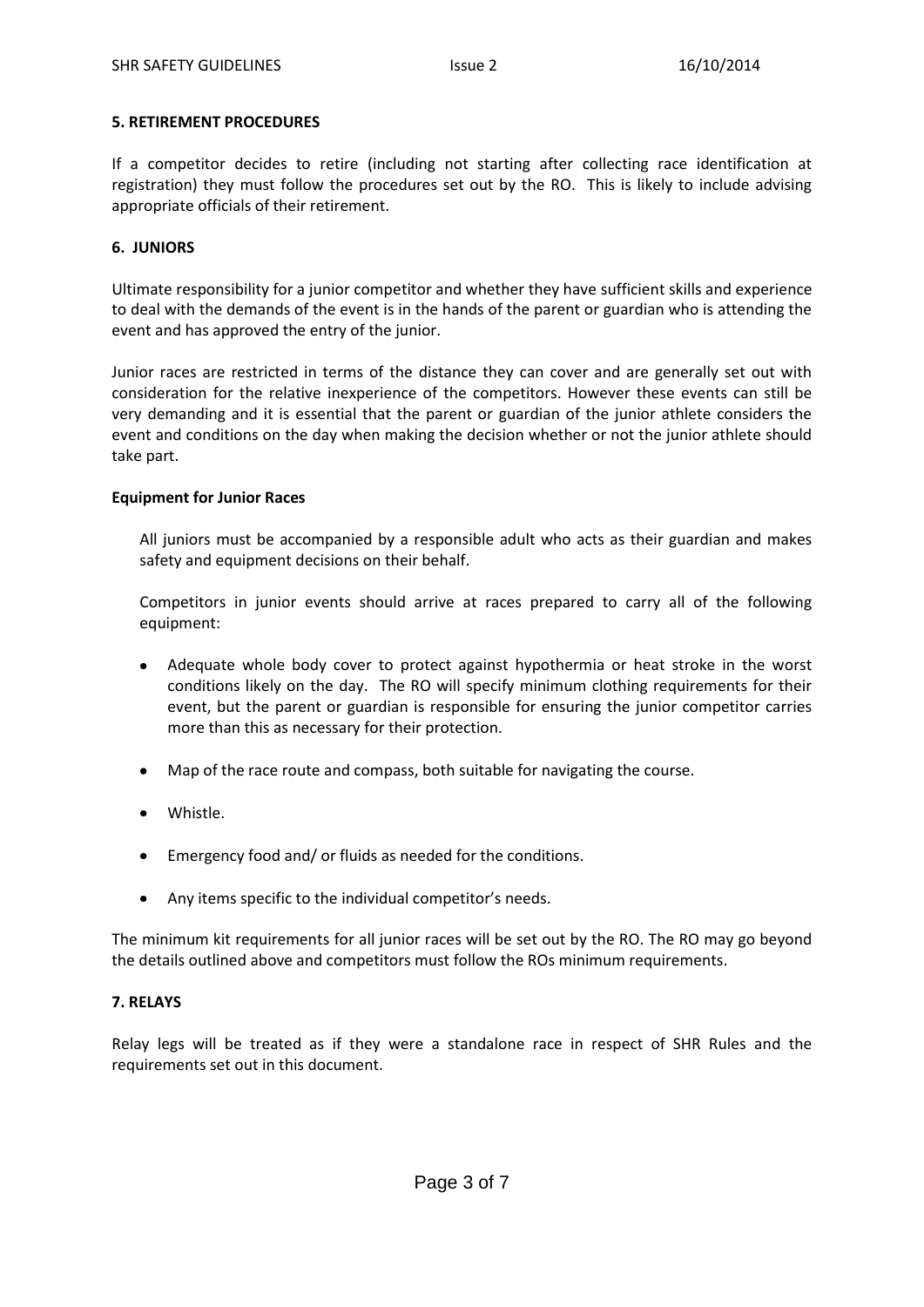# **SAFETY GUIDELINES FOR ORGANISERS OF HILL RACES**

## **1. INTRODUCTION**

If you organise a race under SHR Insurance you are required to comply with the SHR Generic Safety Rules for Race Organisers (RO) using the guidance below to help you implement your detailed safety management arrangements. This is a very important part of your insurance cover. Any RO requiring advice on the preparation of the documents outlined in these guidelines should contact the SHR Race Registration Secretary.

# **2. EVENT SAFETY INFORMATION**

It is good practice for the RO to prepare an Event Information Sheet to be used by the RO in general event publicity. It should contain at least the following:

- Event details. These should include the start time, distance, ascent and any category (if relevant) of the event. If there are multiple races and/or junior events you should also specify each race and the age group applicable to each race.
- A route description, any checkpoints, and any alternative in the event of bad weather; recommended maps that would assist the competitors on race day, and in the planning and preparation leading up to the event; a description of the route indicating the type of terrain and severity of the route, highlighting any unusual characteristics of the event which may be important for the safety of competitors. Areas that are restricted except on race day should be described.
- The level of experience required and any qualifying conditions that the RO may set as entry criteria.
- First Aid cover and emergency response available at the event.
- A clear list of minimum personal safety kit / equipment to be carried by competitors.  $\bullet$
- The level of navigational skills needed during the race and advice on the type and extent of any course markings that will be in place.
- $\bullet$ Information for competitors concerning all race rules, retirement procedures, safety equipment to be carried and (where applicable) checkpoint number recording and checkpoint closing times.
- Any other safety information that may be useful to competitors on race day that may be particular to the event, e.g. appropriate duty of care arrangements, local weather forecast etc.

The event information should be sufficient to allow competitors to establish their competence to safely complete the race by carrying out a reconnaissance of the route.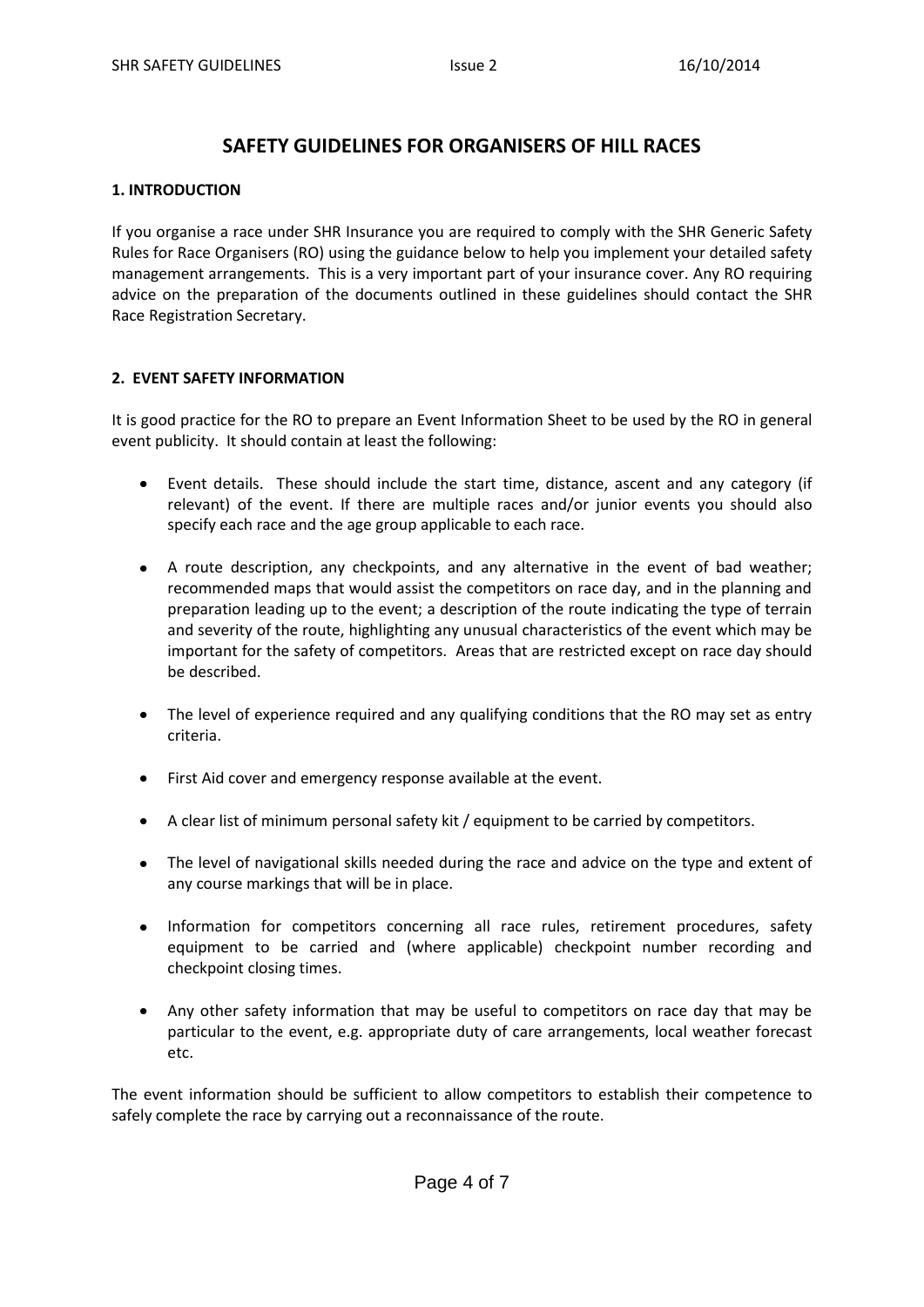# **3. EVENT SAFETY PLAN**

It is good practice for ROs to put together an Event Safety Plan to cover all safety related aspects of the event. Such a plan provides a valuable tool in helping the RO take all reasonable measures to provide a safe and well organised event and contribute to compliance with RO generic safety rules. That plan should deal with:

# **3.1 Size of Field**

Give consideration to

- The maximum number of competitors that the race organisation can monitor and control in accordance with the generic safety rules.
- local facilities to safely handle the anticipated number of visitors

# **3.2 Course Design**

Event information should accurately reflect the nature of the course. Ensure any exceptional hazards which can be identified in advance are accurately described. It is to the ROs benefit to highlight the risks and obstacles that competitors might not anticipate from normal experience. An RO should consider carefully how any course markings are advised to the competitors. Details of the type and extent of any course markings should be included in the event information.

# **3.3 Adverse Weather Conditions**

Should weather conditions be so severe that the monitoring of the race could be extremely difficult or impossible, the RO should consider using an alternative bad weather low level route, or in extreme conditions, cancelling the event. This should be the RO's decision and should be taken as early as possible on race day. If a safer bad weather alternative can be pre-planned then it would be helpful to identify it in advance.

# **3.4 Qualifying Criteria**

If asking for any qualifying criteria or experience, please ensure that this is outlined in the event information, and also that there is a way of gathering the relevant information through the entry procedure. The responsibility is on the competitor to declare their information accurately. No-one has the absolute right to enter an SHR insured event and the RO may refuse entry on any grounds including doubting that a competitor can safely complete the event.

# **3.5 Runner Identification**

It is the RO's responsibility to have an accurate record of the number of competitors starting the race and the number finishing. A simple "head count" at the finish against the number of starters is NOT an adequately secure system alone. The race finish team should have a reference list of all competitor names with their numbers to allow rapid identification of unaccounted runners at the end of the race. Race numbers are a popular and convenient way of fulfilling the RO's obligation to identify competitors. If using numbers RO must provide instructions on how to make them visible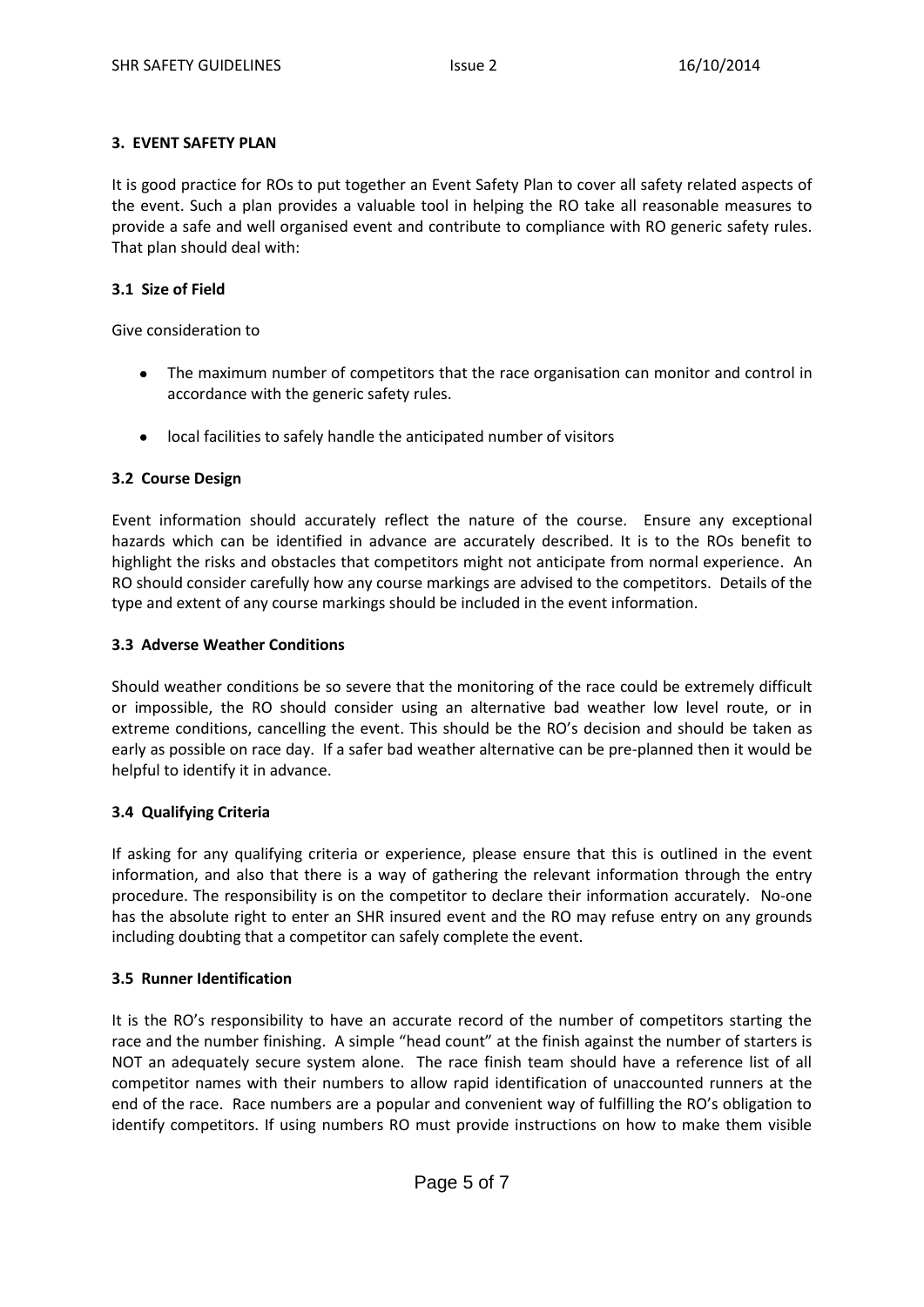during the event and how they should be communicated to marshals (if applicable). Other systems for monitoring runners such as clip cards, wrist bands and dibbers may also be considered.

## **3.6 Race Monitoring**

It is very important that the RO:

- can accurately identify the athletes on the start line and the total number.
- can accurately identify the athletes who complete the race.
- $\bullet$ can accurately account for those that abandon the race or did not start after collecting their race identification.
- for races in exposed terrain, monitoring of competitors should be consistent with entry requirements based on competitor experience.
- has a plan for the timescale and method of trying to account for missing persons efficiently  $\bullet$ and a rapid response procedure for initiating search and rescue.
- considers, where practicable, the use of radio, telephone or other wireless methods of communication.
- for uphill/ downhill only races, ensure that monitoring the safe return of competitors should also cover the ascent to an uphill start, and the descent from an uphill finish.

#### **3.7 First Aid**

You should have some first aid provision available at the event start/finish point. First aid may be limited to a basic first aid kit for races within easy access of professional medical assistance, but for more remote races additional first aid provision should be considered. First aid provision should be outlined for the benefit of competitors in the event Information, and posted clearly on race day in the registration area. It is not practicable to provide first responder cover in remote parts of the course, and competitors must be made aware of their personal safety and self- evacuation obligations.

#### **3.8 Marshals**

Marshals' duties differ a great deal for different races and even at different locations within races, so the RO should ensure that all marshals are aware of the general safety monitoring and procedures of the race, but in addition any duties or matters that are relevant to their particular marshalling point. The RO should consider issuing each marshalling point with a written list of their responsibilities. It is important that when an RO places marshals in position to fulfil a particular role that they have the appropriate fitness, skills, experience and are equipped to carry out their role. In some circumstances the demands are unlikely to be met by a single person. ROs should consider whether to place multiple marshals at certain marshal points.